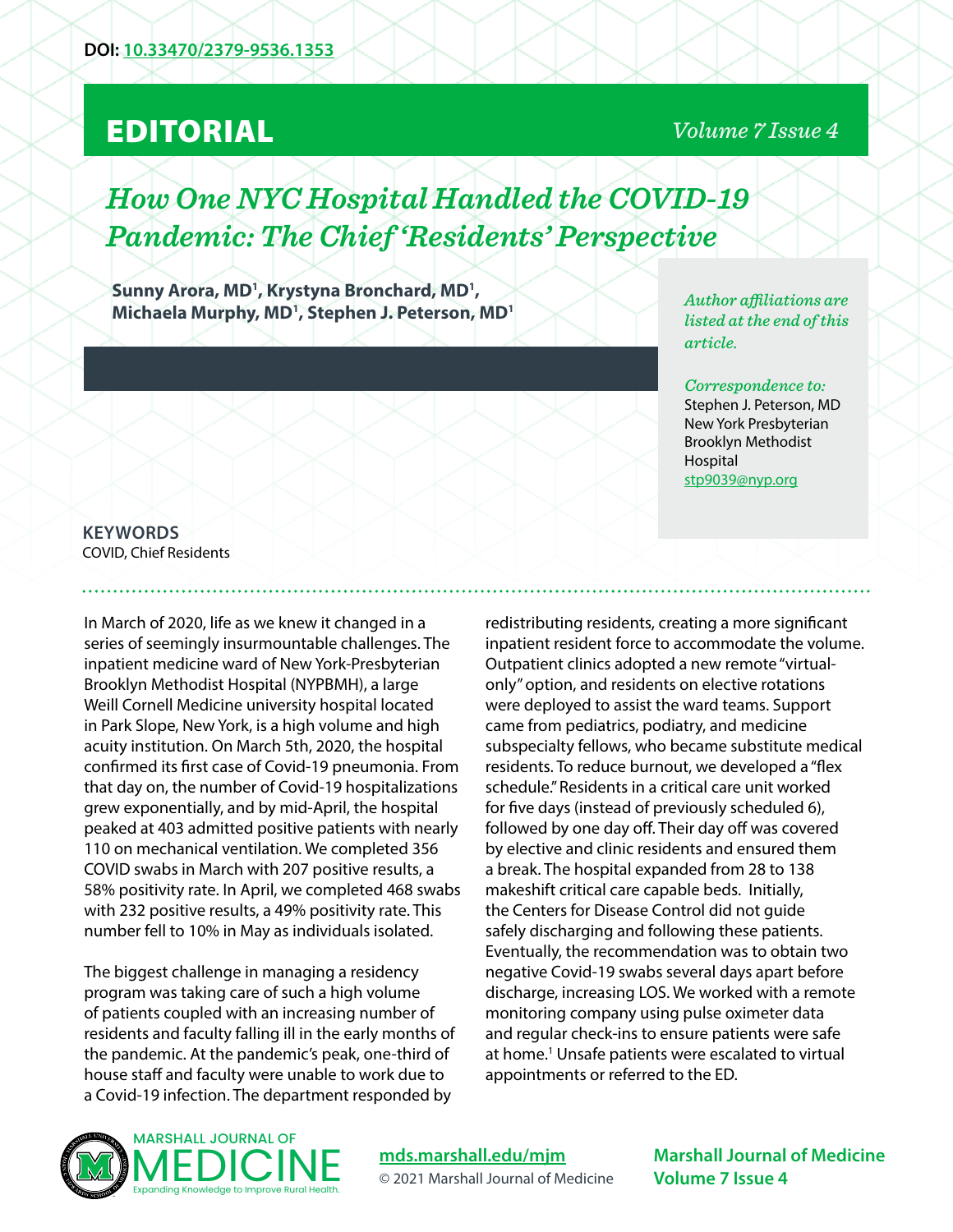Studies showed that most residents reported a negative impact on their professional and personal lives.2 Furthermore, residents and fellows expressed feeling overwhelmed with increased anxiety and fear of death.<sup>3</sup> As the pandemic spread, there was a shortage of personal protective equipment (PPE), creating tension shared by residents across the United States.4 Many healthcare workers who lived with families were unable to return home. Onethird of NYC-based residents and fellows endorsed psychiatric symptoms based on positive MDD, GAD, and PTSD screens. A similar portion had burnout; data showed that internal medicine and surgical trainees had increased risk.<sup>5</sup> The RECOVERY collaborative group showed many residents were demoralized by the lack of effective therapies early on.<sup>6</sup> By mid-April, the inpatient wards were experiencing 10-15 cardiac arrests per day. We held goals of care discussions with distraught family members via phone. We coordinated abridged conversations via iPads for heart-breaking prayers and goodbyes. With many restaurants and exercise facilities closed, residents became isolated.

Strict social distancing guidelines disrupted traditional medical education activities,<sup>7</sup> and conferences moved to virtual platforms. The graduating residents struggled as they prepared for their medicine boards; our emergency medicine colleagues shared this challenge.<sup>8</sup> We canceled many didactic sessions to care for decompensating patients. Despite this, graduating residents achieved a 100% board pass rate. Our neighboring community provided inspiring support, supplying food donations from restaurants. Each evening, the neighbors cheered and banged pots to show support at shift change. NYPBMH also provided daily meals for all shifts and rewarded staff with two \$1500 bonuses.

The pandemic created a vacuum for innovative and swift responses to maintain adequate education. Telemedicine became a mainstay of safe communication with patients. Weill Cornell Medicine provided training for remote visits, including a virtual physical exam in an appropriate setting. Research showed telemedicine, and virtual didactics provided an opportunity for increased accessibility, anonymity, self-directed learning, and flexibility not previously seen.<sup>9</sup> In spring 2020, we peaked at 80%

of all clinic visits as telemedicine. In July 2021, we welcomed a new class that completed an entirely virtual application for residency during the 2020- 2021 cycle. With this coming application season, we are leveraging our available resources to allow applicants to assess the "feel" of our program objectively, as the lack of an in-person interview deprives them of this opportunity.<sup>10</sup> The new supplemental application is a hopeful solution for programs.

As we transitioned into our chief resident year, our unorthodox residency training prepared us to adapt to issues and create innovative solutions. We plan to keep this new in-person/virtual hybrid model in our residency, to provide high-value care and robust medical education, and to utilize virtual learning in grand rounds.11 COVID cases are declining due to vaccinations, PPE, and social distancing. 100% of our 112 medicine residents and 100% of our faculty are vaccinated. At NYP, all full-time employees must show proof of vaccination status as of September 2021 as a condition of employment. As chief residents, we are grateful to have grown as physicians and human beings during this tumultuous time to support our community and make a difference in our patients' lives.

### **AUTHOR AFFILIATIONS**

1. New York Presbyterian Brooklyn Methodist Hospital, Weill Cornell Medicine, Park Slope, New York

### **REFERENCES**

- 1. Kodama R, Arora S, Anand S, Choudhary A, Weingarten J, Francesco N, Chiricolo G, Silber S, Mehta PH. Reengineering the Discharge Transition Process of COVID-19 Patients Using Telemedicine, Remote Patient Monitoring, and Around-the-Clock Remote Patient Monitoring from the Emergency Department and Inpatient Units. Telemed J E Health. 2020 December 14th. doi: 10.1089/tmj.2020.0459. Epub ahead of print. PMID: 33320031.
- 2. Barac A, Krnjaic P, Vujnovic N, Matas N, Runjic



**[mds.marshall.edu/mjm](https://mds.marshall.edu/mjm/)** © 2021 Marshall Journal of Medicine **Marshall Journal of Medicine Volume 7 Issue 4**